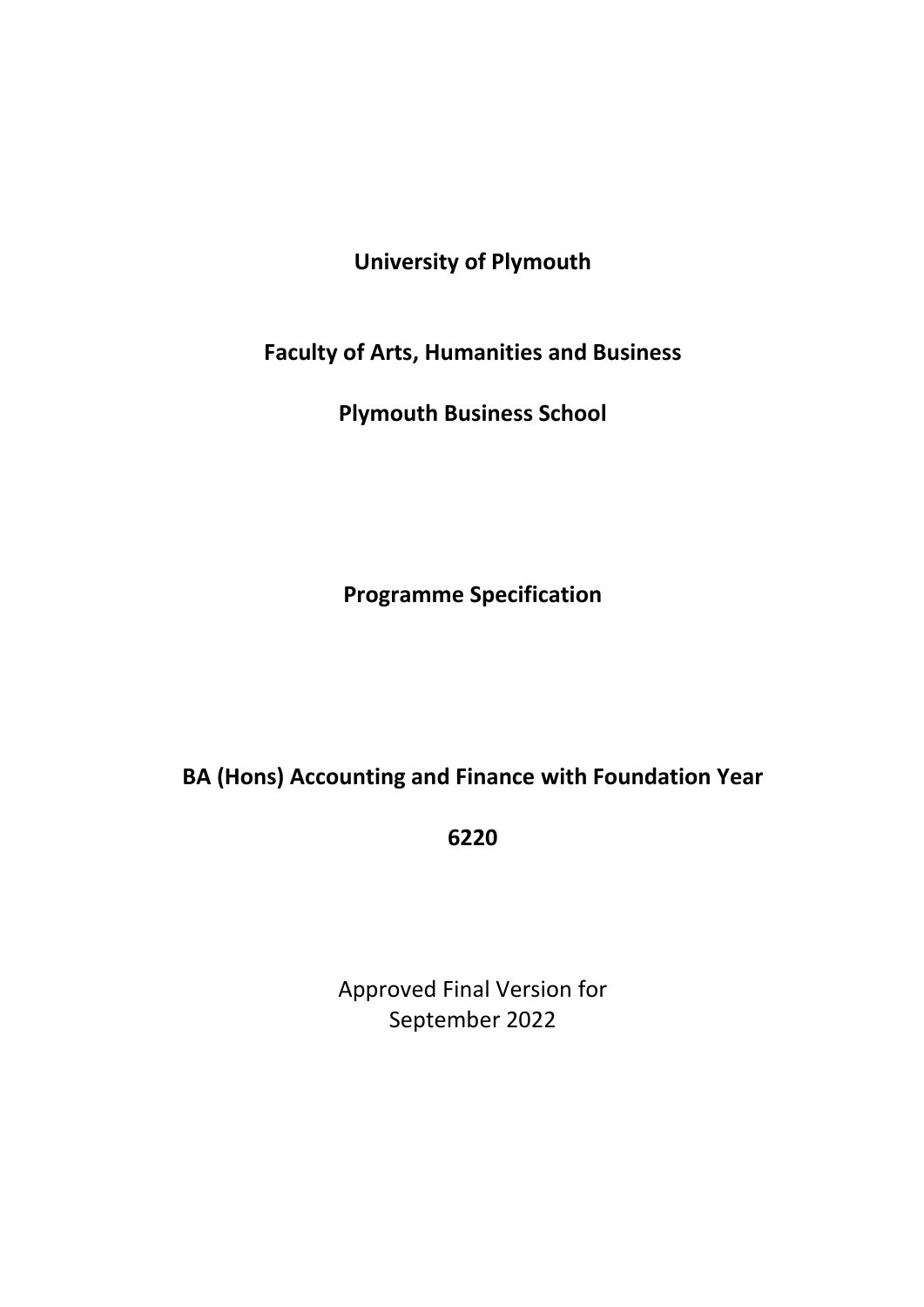**1. Programme title:** BA (Hons) Accounting and Finance with Foundation Year **Final award title:** BA (Hons) Accounting and Finance BA (Hons) Accounting and Finance (Accounting) BA (Hons) Accounting and Finance (Finance)

**Intermediate award titles:** Certificate of Higher Education Diploma of Higher Education

**UCAS code:** N405 **HECoS code:** 100105 – Accounting 100107 - Finance

**2. Awarding institution:** University of Plymouth **Teaching institution:** University of Plymouth

## **3. Accrediting bodies**

Association of Chartered Certified Accountants (ACCA) Institute of Chartered Accountants in England & Wales (ICAEW) Chartered Institute of Management Accountants (CIMA)

#### **Summary of specific conditions/regulations**

Full details of the exemptions held with each professional body are available from their respective websites:

ACCA - <https://www.accaglobal.com/an/en/help/exemptions-calculator.html>

ICAEW - <https://apps.icaew.com/cpldirectory>

CIMA - [https://www.cimaglobal.com/Starting-CIMA/Starting-](https://www.cimaglobal.com/Starting-CIMA/Starting-CIMA/Exemptions/Exemption-Search/)[CIMA/Exemptions/Exemption-Search/](https://www.cimaglobal.com/Starting-CIMA/Starting-CIMA/Exemptions/Exemption-Search/)

#### **Date of re-accreditation**

 $ACCA: -31/12/25$ CIMA & ICAEW: both rolling accreditation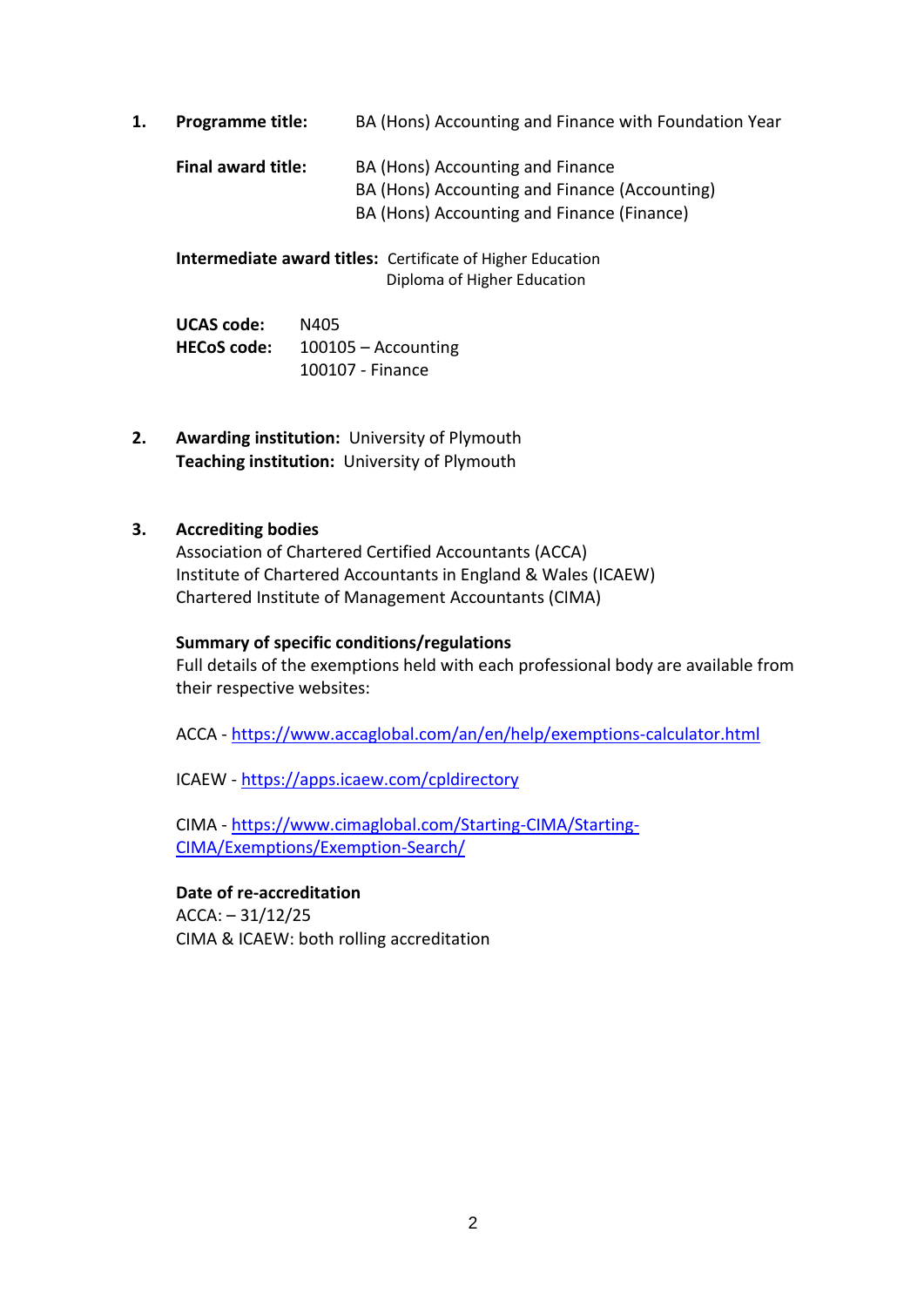### **4. Distinctive features of the programme and the student experience**

- This programme is designed for non-standard entrants, including mature returners to study, with a first year specifically created to develop knowledge and understanding across key discipline areas of study, and the professional competencies, skills and confidence, including critical thinking and research skills, required for successful progression.
- Pathway to professional qualification: the programme is accredited by the major professional accountancy bodies and is designed in order that graduates can obtain significant exemptions from the examination requirements of the professional accountancy bodies.
- The programme promotes competence in key skills (including reflecting upon learning, evaluating personal strengths and weaknesses and participating effectively and supportively in group work) that will improve students' academic performance, develop their ability to communicate, enhance their employment prospects and equip them for lifelong learning. The embedded use of spreadsheet software, such as Microsoft Excel, throughout the programme allows students to gain important employability skills so that they can start adding value to a business immediately.
- We believe that students should be able to explore and understand both the local and global matters that interest them. Our students are encouraged to research topics that they are passionate about, while working with students who have similar interests on our challenge module and through an individual research project in their final year.
- We believe that building our students' personal and professional resilience is key to them pursuing a successful and rewarding career. Our careers provision offers dedicated support to help students prepare for work placements (including an optional placement year) and graduate roles ensuring that they are competitive in the future graduate market.

## **5. Relevant QAA Subject Benchmark Groups**

Accounting (2019) [https://www.qaa.ac.uk/docs/qaa/subject-benchmark-statements/subject](https://www.qaa.ac.uk/docs/qaa/subject-benchmark-statements/subject-benchmark-statement-accounting.pdf?sfvrsn=da39c881_7)[benchmark-statement-accounting.pdf?sfvrsn=da39c881\\_7](https://www.qaa.ac.uk/docs/qaa/subject-benchmark-statements/subject-benchmark-statement-accounting.pdf?sfvrsn=da39c881_7)

Finance (2019) [https://www.qaa.ac.uk/docs/qaa/subject-benchmark-statements/subject](https://www.qaa.ac.uk/docs/qaa/subject-benchmark-statements/subject-benchmark-statement-finance.pdf?sfvrsn=f8f3c881_7)[benchmark-statement-finance.pdf?sfvrsn=f8f3c881\\_7](https://www.qaa.ac.uk/docs/qaa/subject-benchmark-statements/subject-benchmark-statement-finance.pdf?sfvrsn=f8f3c881_7)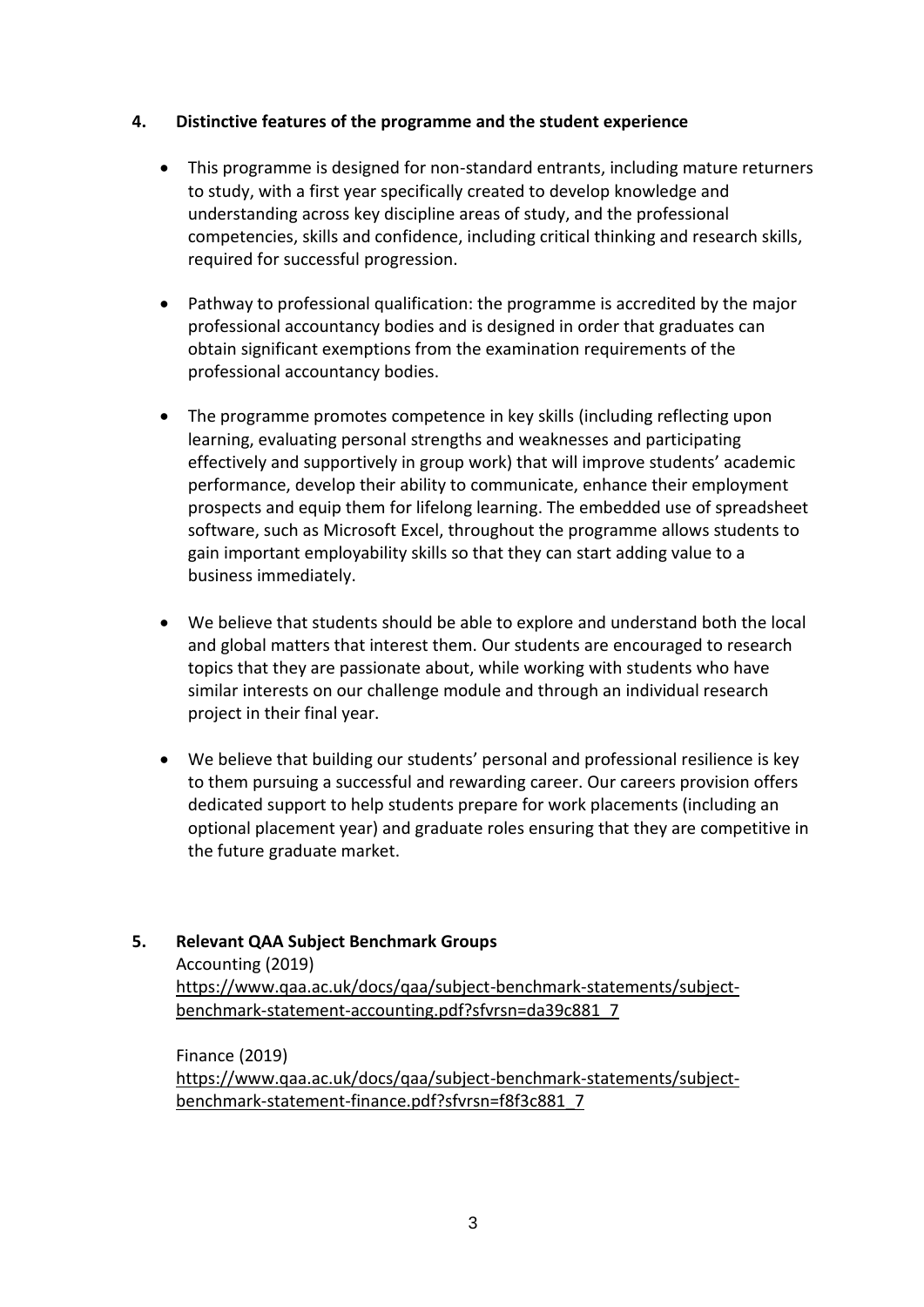**6. Programme structure** *\*Note: a module cannot be taken more than once even if offered at a different level.* 

## **6.1 BA (Hons) Accounting and Finance**

#### **Foundation Year**

| Semester 1                                  | Semester 2                                   |
|---------------------------------------------|----------------------------------------------|
| STO3001 / Global Business                   | ECN3100 / The World of Economics and Finance |
| (30 credits)                                | (30 credits)                                 |
| STO3002 / Introduction to Business Research | STO3003 / Business Research Project          |
| (30 credits)                                | (30 credits)                                 |

### **Level 4**

| Semester 1                                    | Semester 2                                     |
|-----------------------------------------------|------------------------------------------------|
| ECN4001 / Principles of Economics and Finance | ECN4003 / Data Analytics for Business Decision |
| (40 credits)                                  | Making                                         |
|                                               | (40 credits)                                   |
| LAW407 / Business Law                         | ACF4001 / Introduction to Accounting           |
| (20 credits)                                  | (20 credits)                                   |
|                                               |                                                |

#### **Level 5**

| Semester 1                                   | Semester 2                                   |
|----------------------------------------------|----------------------------------------------|
| ACF5001 / Management Accounting              | ACF5004 / Financial Accounting and Reporting |
| (40 credits)                                 | (40 credits)                                 |
|                                              |                                              |
| ACF5002 / Financial Institutions and Markets | HRL5008 / Challenge Module                   |
| (20 credits)                                 | (20 credits)                                 |
| <b>OR</b>                                    |                                              |
| ACF5003 / Taxation                           |                                              |
| (20 credits)                                 |                                              |

**PBS500CPD / Careers and Professional Development** (zero credit): This core module is aimed at enhancing student employability and supporting those wishing to apply for placements.

**DEAS200 / Academic Skills for International Direct Entry Second Year Students** (zero credit): The English Language Centre (ELC) provides in-sessional study skills provision (currently called 'English for Specific Academic Purposes') to second and third year international direct entrants who complete UoP ELC pre-sessional summer schools which are longer than two weeks. However this provision is not available to those students who attend the 2-week pre-sessional summer school or are not required to attend a summer school. DEAS200 aims to fill this gap in study skills provision for second year direct entry international students.

> **Optional Placement Year** PBS600PLC / Placement Year (zero credits)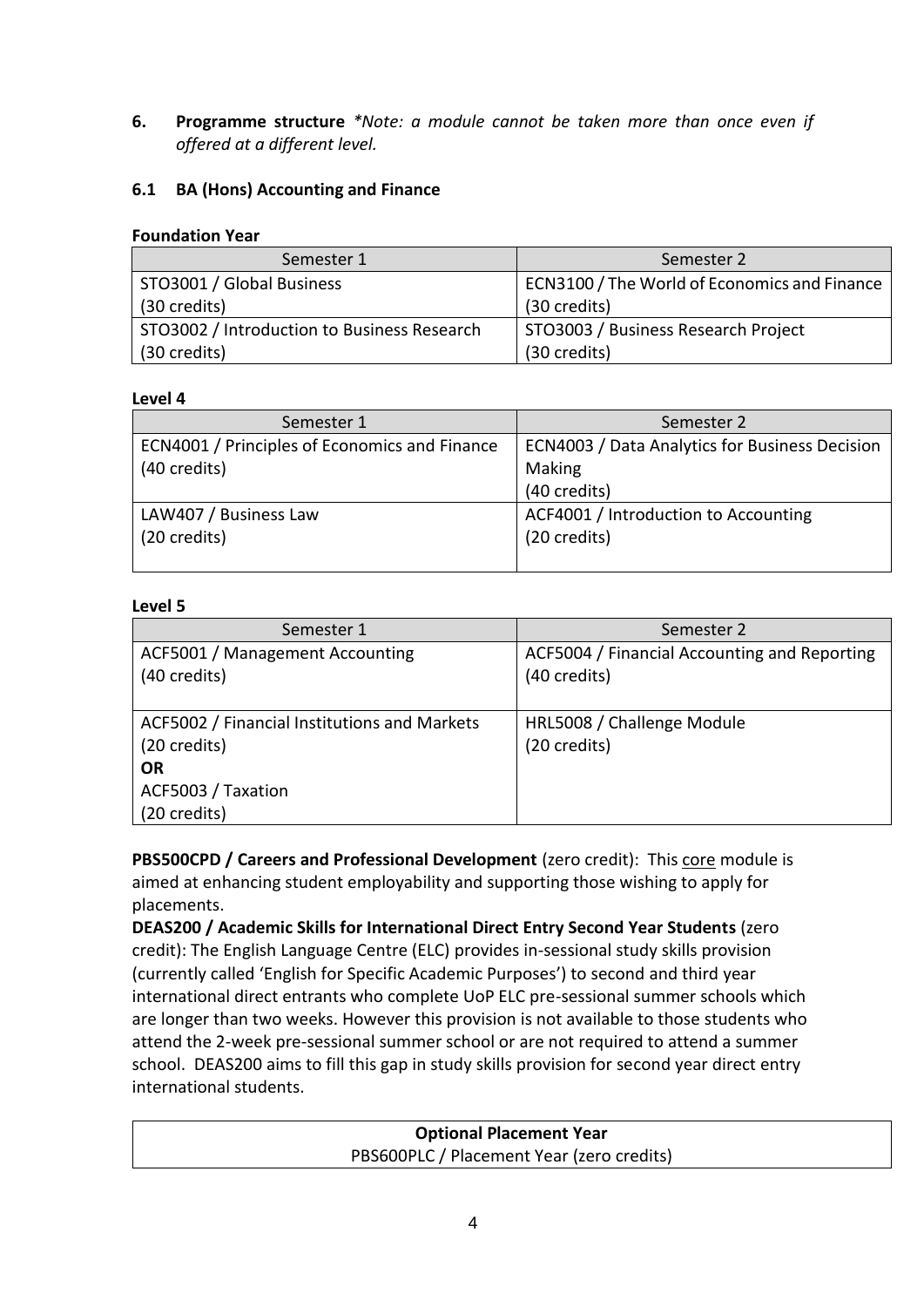### **Level 6**

| Semester 1                      | Semester 2                               |
|---------------------------------|------------------------------------------|
| ACF6001 / Business Research     | ACF6005 / Corporate Financial Management |
| (20 credits)                    | (40 credits)                             |
| ACF6002 / Investment Management |                                          |
| (20 credits)                    |                                          |
| ACF6003 / Auditing              | ACF6006 / Credit Management: Theory and  |
| (20 credits)                    | Practice                                 |
| <b>OR</b>                       | (20 credits)                             |
| ACF6004 / Financial Modelling   |                                          |
| (20 credits)                    |                                          |

**PBS600CPD / Continued Career and Professional Development** (zero credit): This core module is aimed at further enhancing student employability and builds upon the Level 5 module.

## **DEAS300 / Academic Skills for International Direct Entry Final Year Students** (zero credit): The English Language Centre (ELC) provides in-sessional study skills provision

(currently called 'English for Specific Academic Purposes') to second and third year international direct entrants who complete UoP ELC pre-sessional summer schools which are longer than two weeks. However this provision is not available to those students who attend the 2-week pre-sessional summer school or are not required to attend a summer school. DEAS300 aims to fill this gap in study skills provision for final year direct entry international students.

## **6.2 BA (Hons) Accounting and Finance (Accounting)**

## **Foundation Year**

| Semester 1                                  | Semester 2                                   |
|---------------------------------------------|----------------------------------------------|
| STO3001 / Global Business                   | ECN3100 / The World of Economics and Finance |
| (30 credits)                                | (30 credits)                                 |
| STO3002 / Introduction to Business Research | STO3003 / Business Research Project          |
| (30 credits)                                | (30 credits)                                 |

## **Level 4**

| Semester 1                                    | Semester 2                                     |
|-----------------------------------------------|------------------------------------------------|
| ECN4001 / Principles of Economics and Finance | ECN4003 / Data Analytics for Business Decision |
| (40 credits)                                  | Making                                         |
|                                               | (40 credits)                                   |
| LAW407 / Business Law                         | ACF4001 / Introduction to Accounting           |
| (20 credits)                                  | (20 credits)                                   |
|                                               |                                                |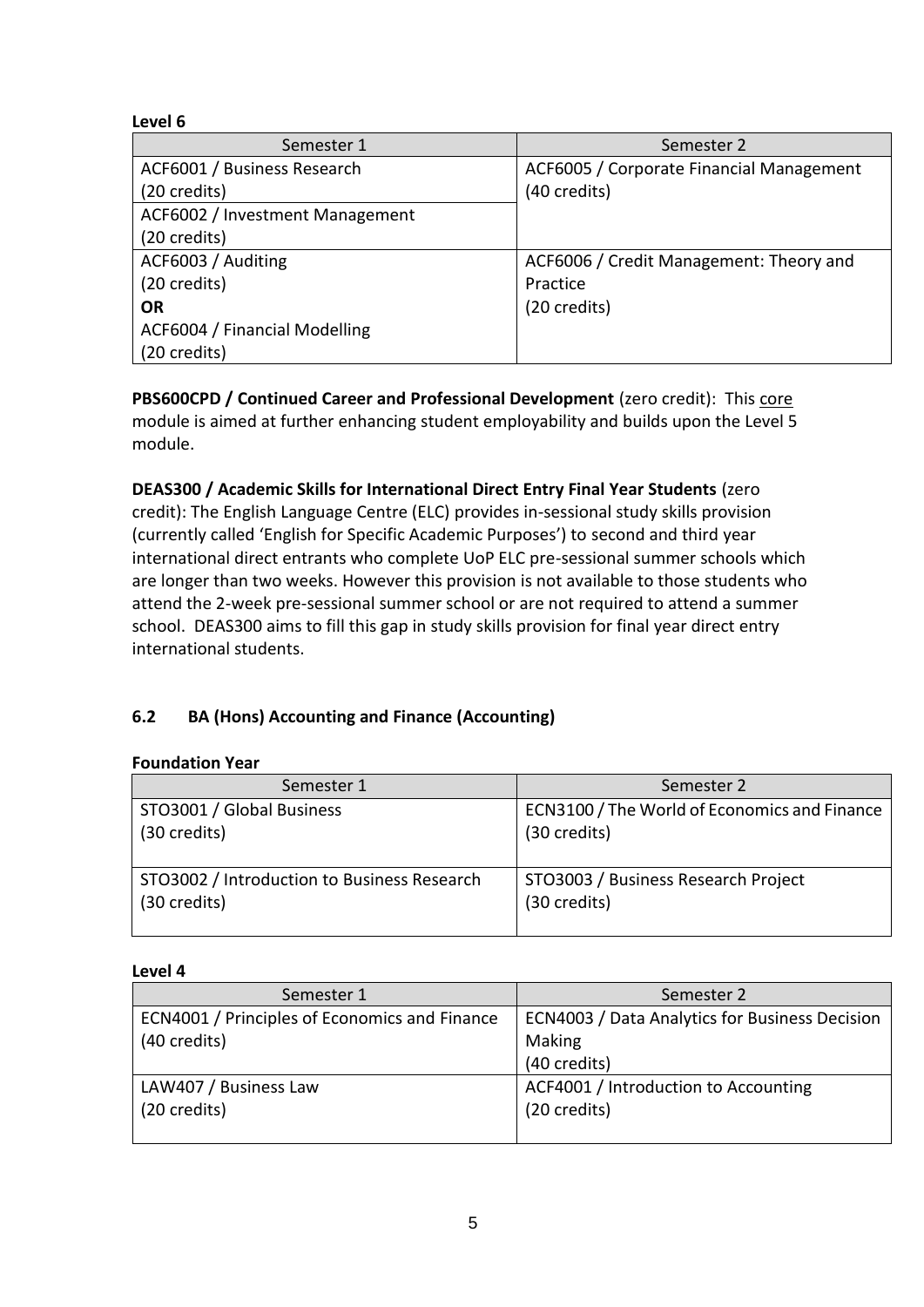#### **Level 5**

| Semester 1                      | Semester 2                                   |
|---------------------------------|----------------------------------------------|
| ACF5001 / Management Accounting | ACF5004 / Financial Accounting and Reporting |
| (40 credits)                    | (40 credits)                                 |
| ACF5003 / Taxation              | HRL5008 / Challenge Module                   |
| (20 credits)                    | (20 credits)                                 |

**PBS500CPD / Careers and Professional Development** (zero credit): core module as above.

**DEAS200 / Academic Skills for International Direct Entry Second Year Students** (zero credit): as above.

| <b>Optional Placement Year</b>            |  |
|-------------------------------------------|--|
| PBS600PLC / Placement Year (zero credits) |  |

#### **Level 6**

| Semester 1                      | Semester 2                               |
|---------------------------------|------------------------------------------|
| ACF6001 / Business Research     | ACF6005 / Corporate Financial Management |
| (20 credits)                    | (40 credits)                             |
| ACF6002 / Investment Management |                                          |
| (20 credits)                    |                                          |
| ACF6003 / Auditing              | ACF6006 / Credit Management: Theory and  |
| (20 credits)                    | Practice                                 |
|                                 | (20 credits)                             |

**PBS600CPD / Continued Career and Professional Development** (zero credit): core module as above.

**DEAS300 / Academic Skills for International Direct Entry Final Year Students** (zero credit): as above.

## **6.3 BA (Hons) Accounting and Finance (Finance)**

#### **Foundation Year**

| Semester 1                                  | Semester 2                                   |
|---------------------------------------------|----------------------------------------------|
| STO3001 / Global Business                   | ECN3100 / The World of Economics and Finance |
| (30 credits)                                | (30 credits)                                 |
| STO3002 / Introduction to Business Research | STO3003 / Business Research Project          |
| (30 credits)                                | (30 credits)                                 |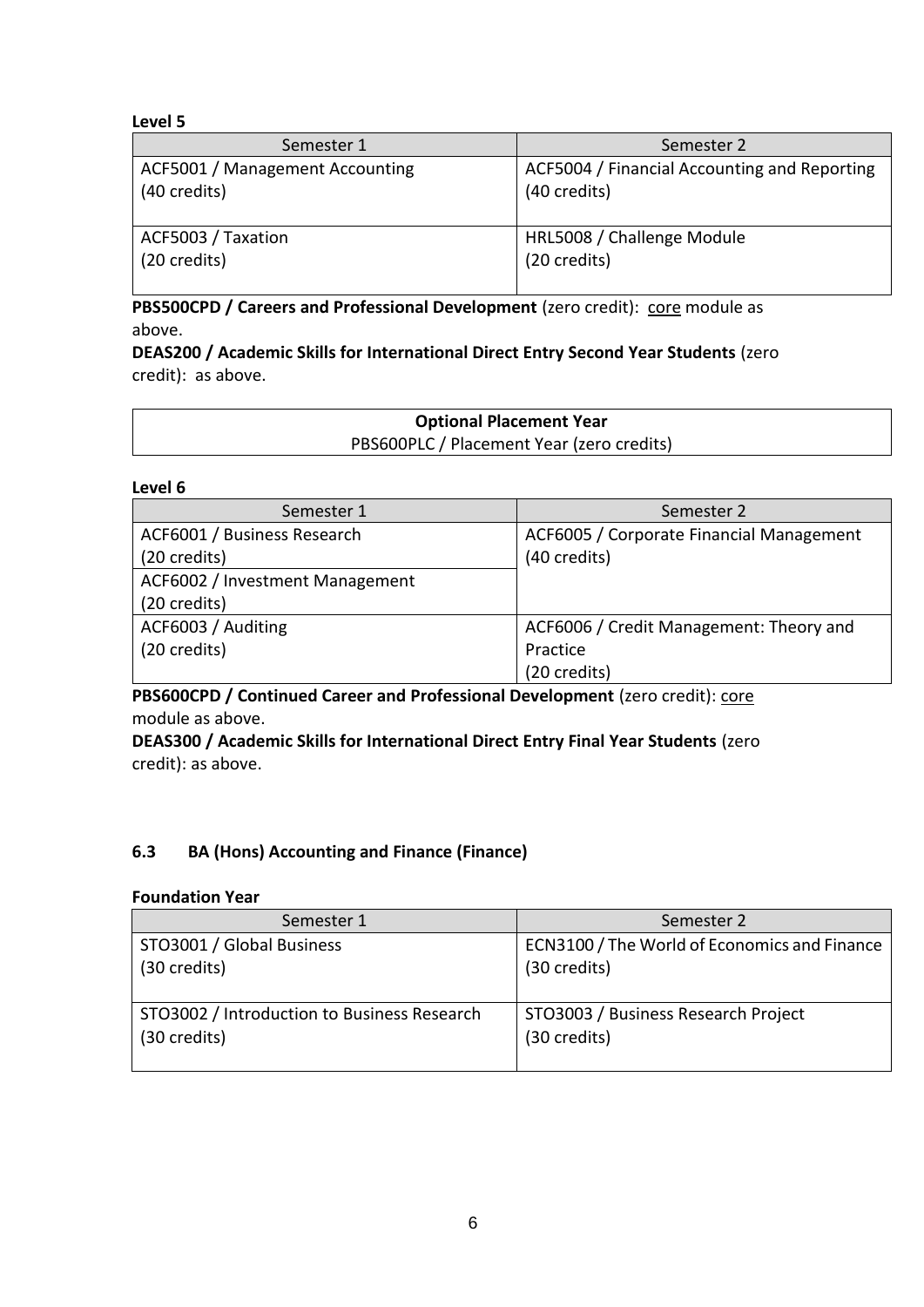#### **Level 4**

| Semester 1                                    | Semester 2                                     |
|-----------------------------------------------|------------------------------------------------|
| ECN4001 / Principles of Economics and Finance | ECN4003 / Data Analytics for Business Decision |
| (40 credits)                                  | Making                                         |
|                                               | (40 credits)                                   |
| LAW407 / Business Law                         | ACF4001 / Introduction to Accounting           |
| (20 credits)                                  | (20 credits)                                   |
|                                               |                                                |

#### **Level 5**

| Semester 1                                   | Semester 2                                   |
|----------------------------------------------|----------------------------------------------|
| ACF5001 / Management Accounting              | ACF5004 / Financial Accounting and Reporting |
| (40 credits)                                 | (40 credits)                                 |
| ACF5002 / Financial Institutions and Markets | HRL5008 / Challenge Module                   |
| (20 credits)                                 | (20 credits)                                 |

**PBS500CPD / Careers and Professional Development** (zero credit): **core** module as above.

**DEAS200 / Academic Skills for International Direct Entry Second Year Students** (zero credit): as above.

| <b>Optional Placement Year</b>            |  |
|-------------------------------------------|--|
| PBS600PLC / Placement Year (zero credits) |  |

#### **Level 6**

| Semester 1                      | Semester 2                               |  |  |  |  |  |  |  |
|---------------------------------|------------------------------------------|--|--|--|--|--|--|--|
| ACF6001 / Business Research     | ACF6005 / Corporate Financial Management |  |  |  |  |  |  |  |
| (20 credits)                    | (40 credits)                             |  |  |  |  |  |  |  |
| ACF6002 / Investment Management |                                          |  |  |  |  |  |  |  |
| (20 credits)                    |                                          |  |  |  |  |  |  |  |
| ACF6004 / Financial Modelling   | ACF6006 / Credit Management: Theory and  |  |  |  |  |  |  |  |
| (20 credits)                    | Practice                                 |  |  |  |  |  |  |  |
|                                 | (20 credits)                             |  |  |  |  |  |  |  |

**PBS600CPD / Continued Career and Professional Development** (zero credit): core module as above.

**DEAS300 / Academic Skills for International Direct Entry Final Year Students** (zero credit): as above.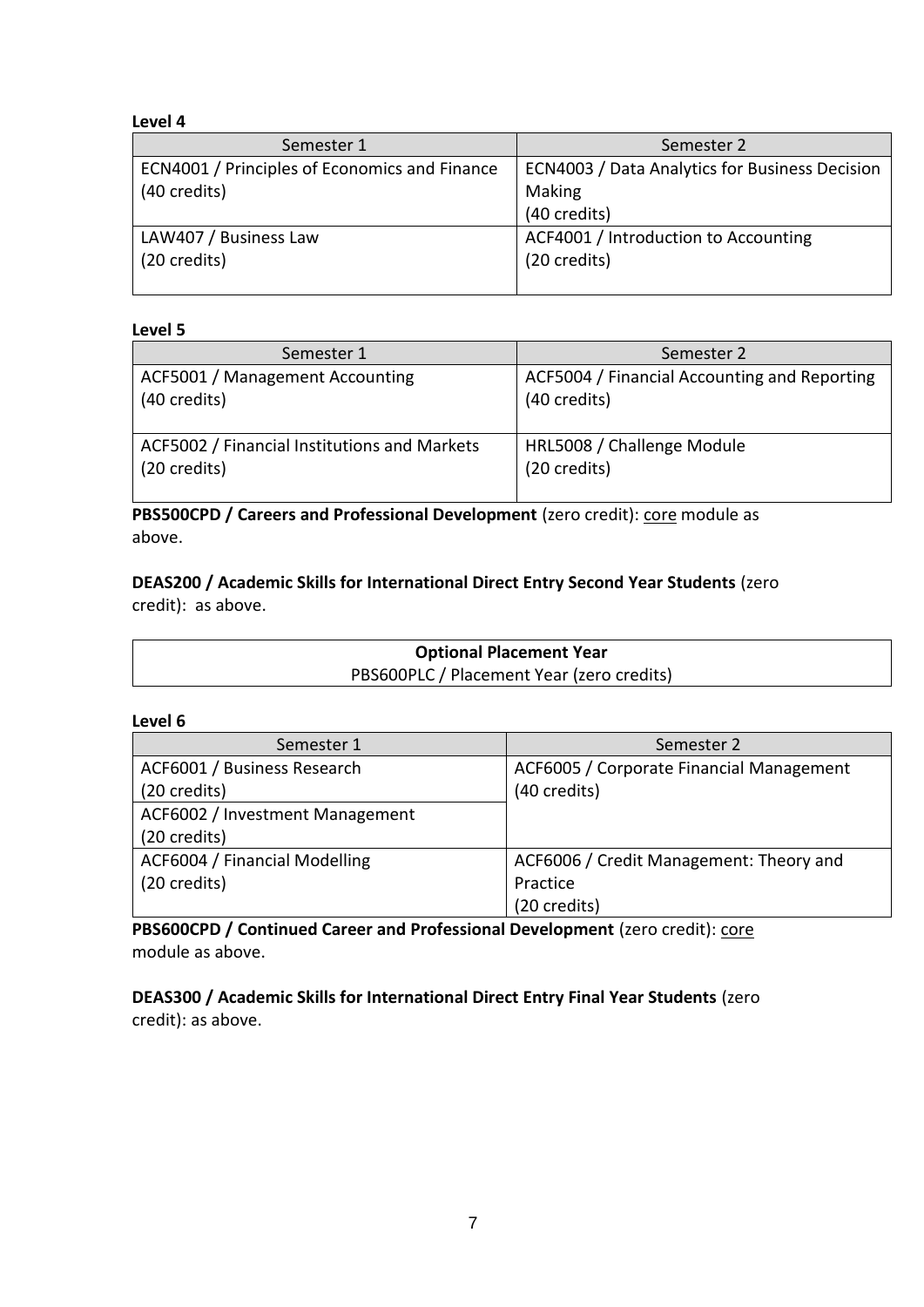## **7. Programme Aims**

The Foundation Year (Level 3) of this programme aims to assist non-standard entrants to become effective HE learners by:

- developing theoretical and foundational knowledge and understanding across key discipline areas of study, using reflexive, action-research based and experiential learning;
- deepening prior learning by enhancing critical awareness and developing specialist knowledge, including of key themes such as entrepreneurship, sustainability, corporate social responsibility and ethics;
- developing critical thinking, research, project, management and problem solving skills for academic and professional practice.

In addition to the Foundation Year aims, the programme aims are:

- enhance students' employability through a combination of academic analysis, the development of key skills and work experience;
- provide students with pastoral support to assist their personal development and adaptation to higher education;
- provide students with an opportunity to study a foreign language or explore other areas that may be of interest;
- foster awareness of the various dynamic contextual factors that will influence business;
- develop an appreciation of the global financial market-place in which businesses operate and the implications of this for business decisions and accounting policies and practices;
- develop a broad understanding of the complex, diverse and integrated nature of business and financial activity;
- meet the needs of industry, the accounting profession and society;
- show an awareness of the changing economic, social and technological environment, and of the implications of change for accounting and finance in an increasingly inter-dependent world;
- show a sound understanding of accounting theory and practice, enabling the students to appreciate the role of accountants and financial managers as contributors to an organisation's information gathering and decision making processes;
- show a broad understanding of the nature and role of information and information systems and the importance of changes in information technology thereon;
- demonstrate technical competence and professional knowledge in accounting and finance which can provide a sound basis for further professional studies and training.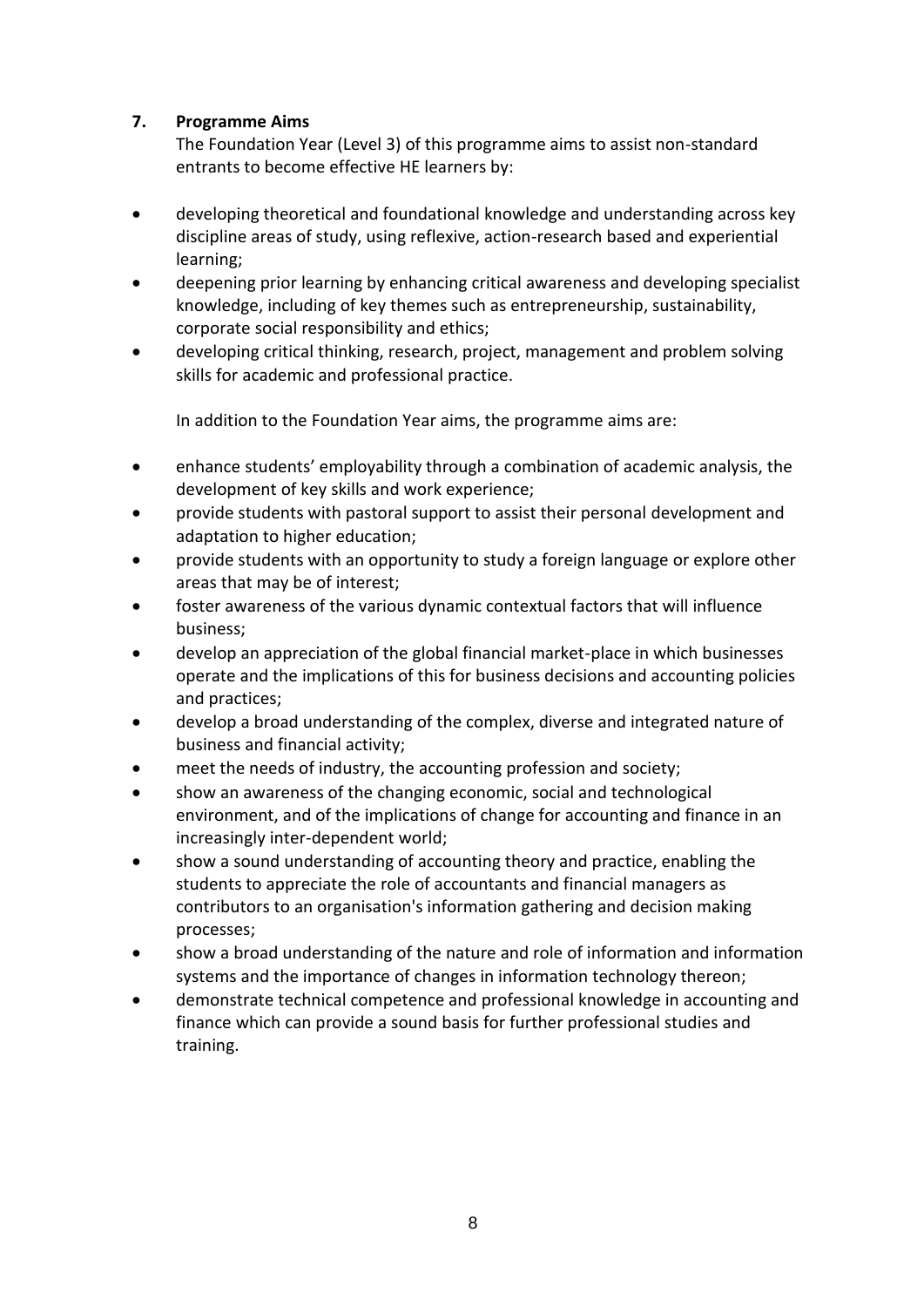#### **8. Programme Intended Learning Outcomes**

#### **Foundation Year**

#### **8.1. Knowledge and understanding**

On successful completion students should have developed:

1. understanding of key introductory concepts and contexts relevant to the study of business, accountancy and economics, including the key principles of entrepreneurship, sustainability, corporate social responsibility and ethics.

## **8.2. Cognitive and intellectual skills**

On successful completion students should have developed the ability to:

1. plan and conduct investigative enquiries, with critical use of a range of different learning resources and forms of data and material.

### **8.3. Key and transferable skills**

On successful completion students should have developed the ability to:

- 1. collect and evaluate information, and engage in effective reading, note taking, essay writing, and academic research;
- 2. present information professionally, confidently and articulately

## **8.4. Employment related skills**

On successful completion students should have developed:

- 1. understanding of, and the ability to engage with, appropriate professional networks and to identify professional goals and targets
- 2. understanding of the key principles and skills required to manage projects

## **8.5. Practical skills**

On successful completion students should have developed the ability to:

- 1. solve problems, systematically yet creatively;
- 2. work individually and collaboratively.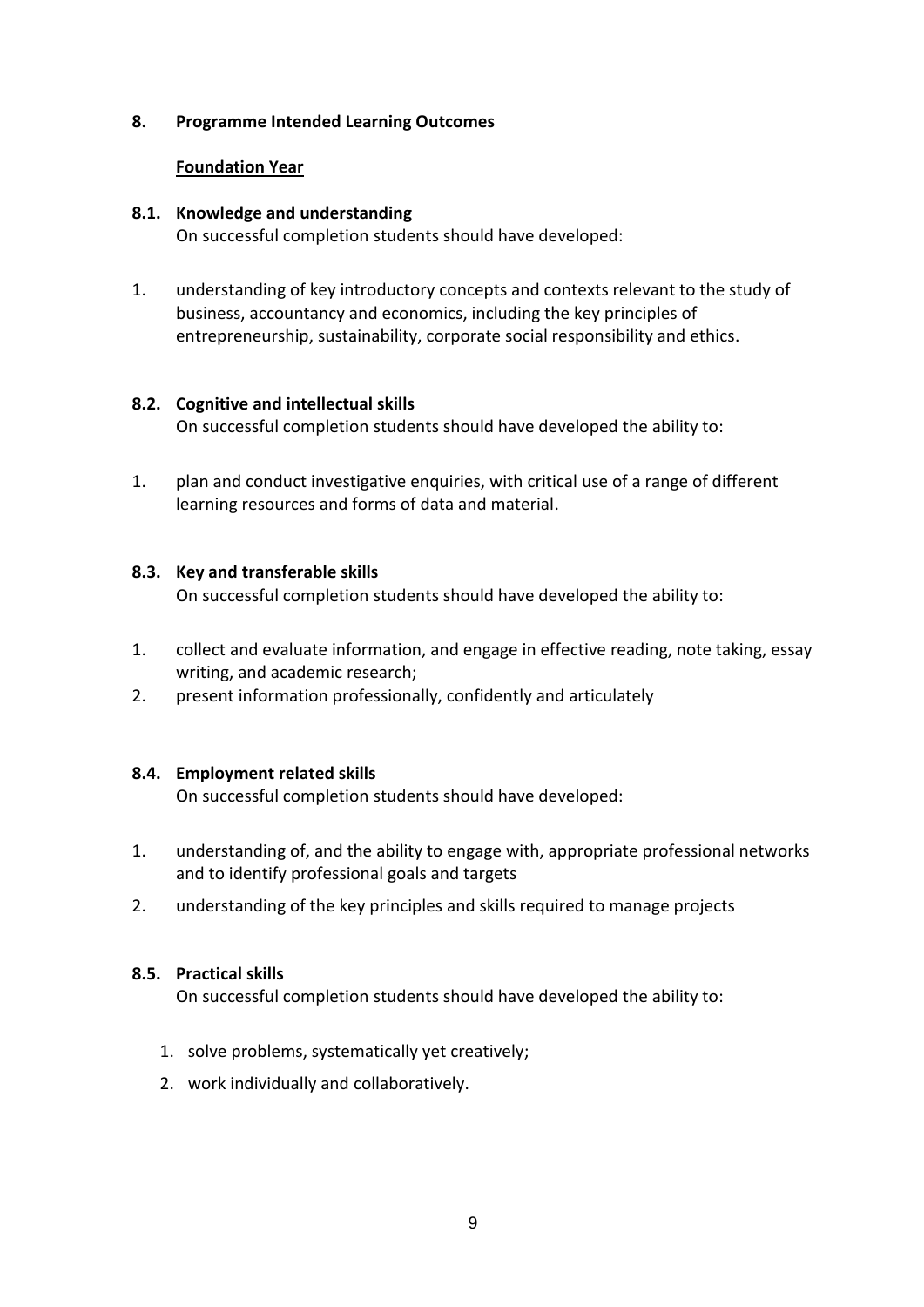## **Levels 4 - 6**

## **8.1 Knowledge and understanding**

On successful completion graduates should have developed:

- 1. knowledge and understanding of the key concepts of accounting and finance, including but not limited to financial reporting and regulatory practices, budgeting, control and decision making, financial markets, investment strategies and capital budgeting, on a national and international scale;
- 2. an appreciation of the nature of globalisation and the ability to explain the elements and integrated nature of the national and international context within which businesses operate;
- 3. knowledge and understanding of the inputs, processes and outcomes of strategic decision-making and of the legal and economic environment in which businesses operate;
- 4. knowledge and understanding [to be able to make sense] of the workplace and of communication and information technology used in the workplace.

### **8.2. Cognitive and intellectual skills**

On successful completion graduates should have developed:

- 1. analysis and synthesis skills;
- 2. the ability to intelligently apply appropriate principles in assessing accounting/finance policy or practice;
- 3. problem solving and research skills;
- 4. the ability to critique rival theories and frameworks.

#### **8.3. Key and transferable skills**

On successful completion graduates should have developed:

- 1. literature and information processing skills;
- 2. communication and learning (oral, written, reflection etc.) skills;
- 3. numeracy/quantitative skills;
- 4. group/team skills.

## **8.4. Employment related skills**

On successful completion graduates should have developed:

- 1. the ability to employ an analytical and detailed approach to work;
- 2. written and oral communication skills;
- 3. team working and people management skills;
- 4. time management skills.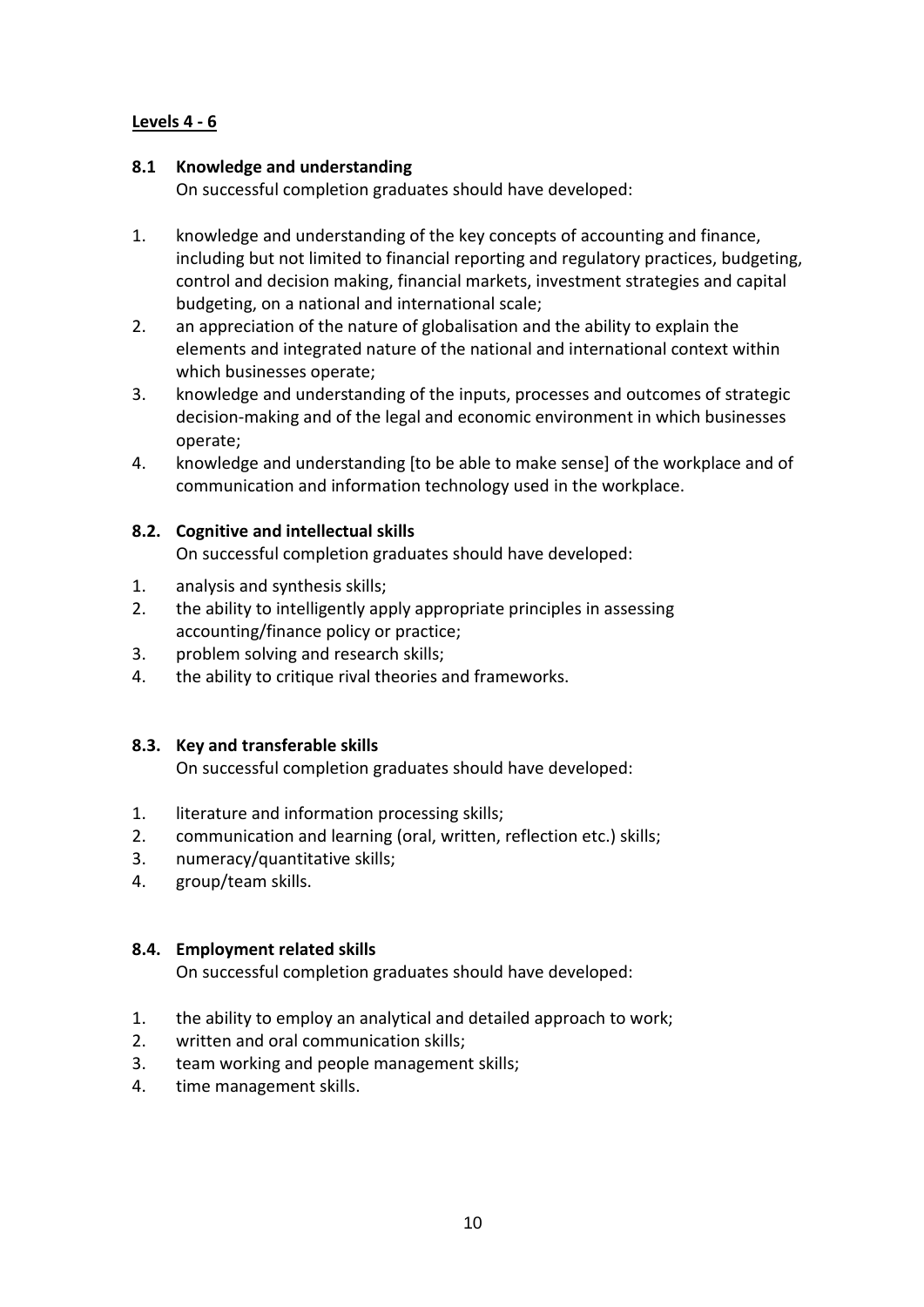## **8.5. Practical skills**

On successful completion graduates should have developed:

- 1. computer and information technology skills relevant to the role of an accounting/finance professional;
- 2. practical presentation and oral communication skills;
- 3. written communication skills including essay and professional report writing;
- 4. the ability to manage workloads and deadlines.

### **9. Admissions criteria, including APCL, APEL and Disability Service arrangements**

All applicants must have GCSE Maths and English at Grade C/4 or City and Guilds; Key Skills Level 2 will be considered on an individual basis.

| Entry Requirements: BA (Hons) Accounting and Finance with Foundation Year |                                                                                                                                              |  |  |  |  |  |  |  |  |  |
|---------------------------------------------------------------------------|----------------------------------------------------------------------------------------------------------------------------------------------|--|--|--|--|--|--|--|--|--|
| <b>UCAS Tariff</b>                                                        | $32 - 80$                                                                                                                                    |  |  |  |  |  |  |  |  |  |
| 18 Unit BTEC                                                              | PPP-MMP in any subject                                                                                                                       |  |  |  |  |  |  |  |  |  |
| National                                                                  |                                                                                                                                              |  |  |  |  |  |  |  |  |  |
| Diploma/QCF                                                               |                                                                                                                                              |  |  |  |  |  |  |  |  |  |
| <b>Extended Diploma</b>                                                   |                                                                                                                                              |  |  |  |  |  |  |  |  |  |
| <b>BTEC National</b><br>Diploma modules                                   | Considered on a case by case basis dependent on modules<br>studies, full details of which should be provided at the point of<br>application. |  |  |  |  |  |  |  |  |  |
| International                                                             | 24-25 overall to include 4 at any subject at Higher Level. English                                                                           |  |  |  |  |  |  |  |  |  |
| Baccalaureate                                                             | and Maths accepted within: Higher Level = 4, Standard Level = 5.                                                                             |  |  |  |  |  |  |  |  |  |
| <b>IELTS</b>                                                              | If overseas and not studying English within IB, must have IELTS 6.0<br>overall with 5.5 in all other elements.                               |  |  |  |  |  |  |  |  |  |
| <b>Access Courses</b>                                                     | Pass access course (any subject) plus GCSE English and Maths<br>grade $C/4$ or above or equivalent.                                          |  |  |  |  |  |  |  |  |  |
| New Irish Highers                                                         | From 2017, 32-80 points.                                                                                                                     |  |  |  |  |  |  |  |  |  |
| City and Guilds                                                           | Minimum of Merit overall alongside a good GCSE profile, including                                                                            |  |  |  |  |  |  |  |  |  |
| Level 3                                                                   | English and Maths grade $C/4$ .                                                                                                              |  |  |  |  |  |  |  |  |  |
|                                                                           | 15/20 to 16/20 overall to include a pass in Maths and IELTS: 6.0                                                                             |  |  |  |  |  |  |  |  |  |
| <b>Cyprus Apolytirion</b>                                                 | overall with 5.5 in all elements.                                                                                                            |  |  |  |  |  |  |  |  |  |

Admission will be considered based on an individual applicant's aptitude for study and may include an interview. For mature applicants, professional qualifications and life or career experience may be considered.

Other qualifications may be accepted for entry; information is provided on Programme Course pages specifying what these are the level at which they need to be achieved.

Disability Service arrangements are as per standard University practice. Applicants can access information at: [https://www.plymouth.ac.uk/student](https://www.plymouth.ac.uk/student-life/services/student-services/disability-and-dyslexia/applicants)[life/services/student-services/disability-and-dyslexia/applicants](https://www.plymouth.ac.uk/student-life/services/student-services/disability-and-dyslexia/applicants)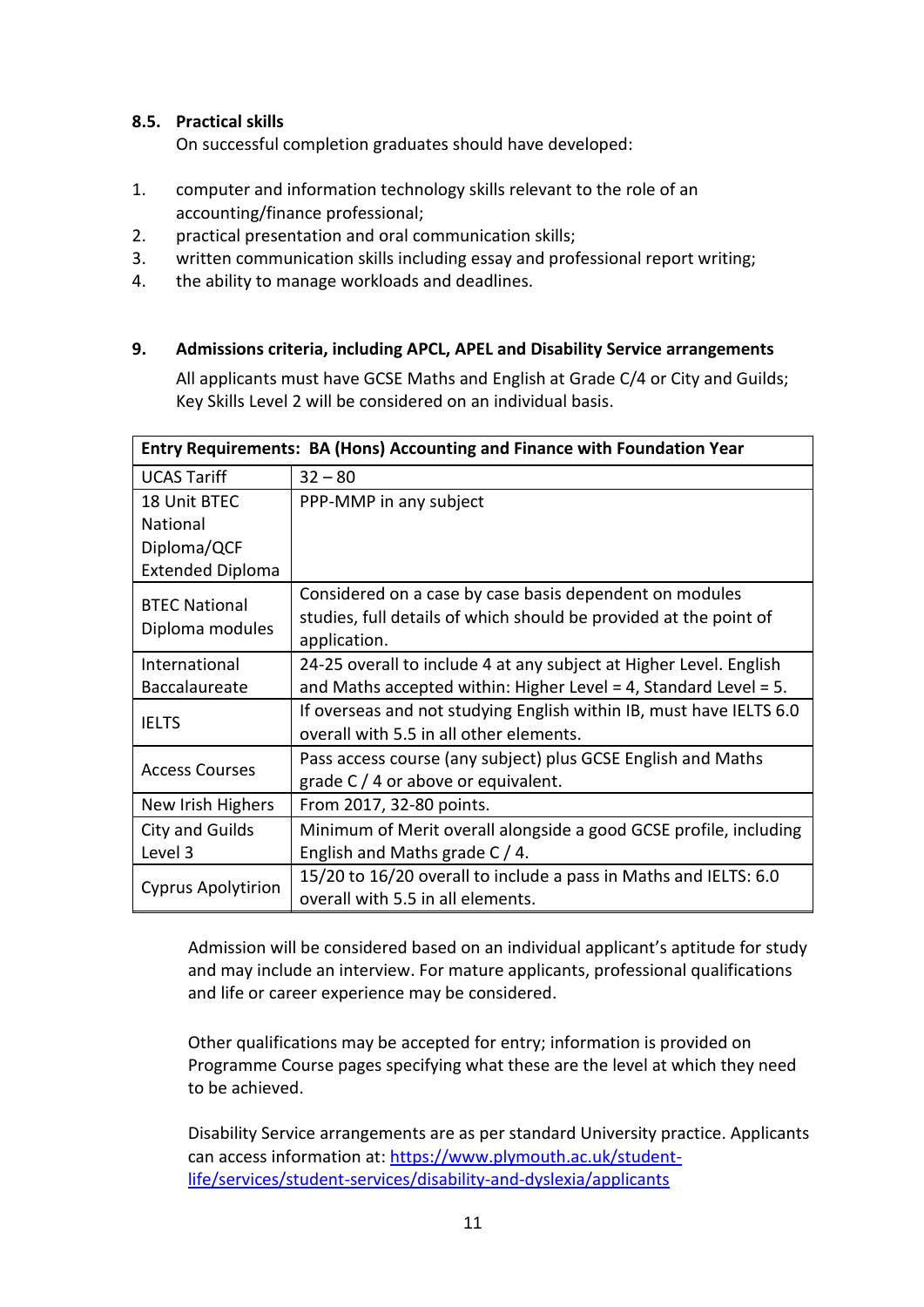### **10. Progression routes/criteria for final and intermediate awards**

Students enrolled on BSc (Hons) Accounting and Finance with Foundation (6220) who pass all modules of Level 3 (Foundation Year) will automatically progress directly onto Level 4 (Year 1) of BSc (Hons) Accounting and Finance (7058). Students who pass all modules of Level 3 can progress to Level 4 of any other programme within Plymouth Business School upon request.

- Students must achieve 120 credits at Level 3 to progress to Level 4. There is no exit award for those leaving after Level 3.
- Certificate in Higher Education achieved through completion of 120 Level 4 credits.
- Diploma in Higher Education achieved through completion of 120 Level 4 credits and 120 Level 5 credits.

# **11. Non-standard regulations**

Not applicable.

#### **12. Transitional arrangements**

In advance of programme reapproval input was garnered from alumni, employers, and current students directed by international consultancy to ensure our offer is future-focused for graduate success in employment and further study in the post Covid-19 world. Structural changes to an outcome-based curriculum will require transitional arrangements as is normal for updating any programme all students will move on to the new curriculum from September 2021 with some minor modifications where required to enable them to complete their award. Continuing students will have input into the detail of these arrangements through their programme committees.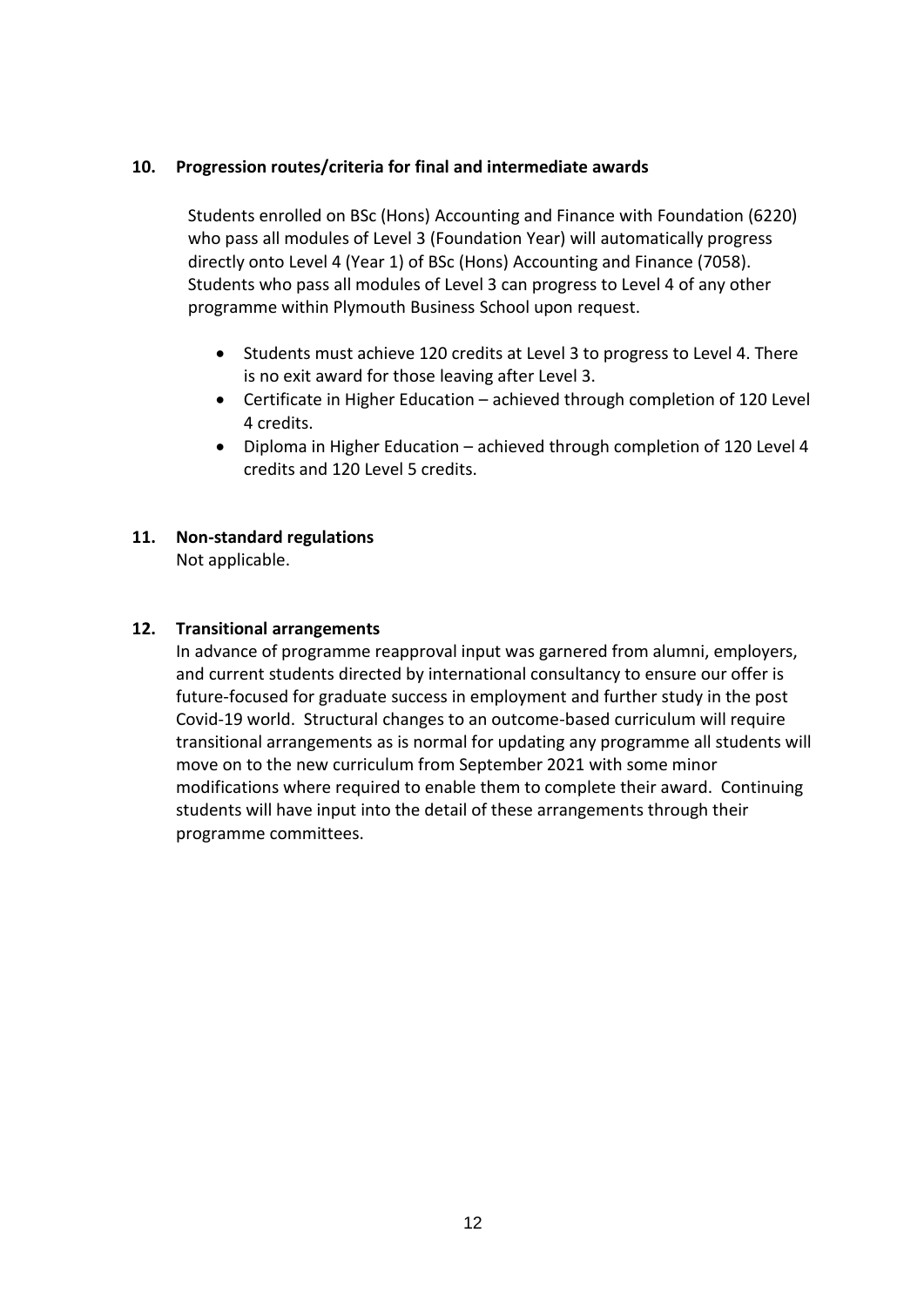#### **13. Programme Specification Mapping - Module contribution to the meeting of Award Learning Outcomes**

| <b>Core Modules</b>        |                |   |                |                    |                    |              |                |                    |                    |                           |                           |   |   |                    |                           | Compensation              | Assessment Element(s) |                    |                         |                           |                           |     |                        |
|----------------------------|----------------|---|----------------|--------------------|--------------------|--------------|----------------|--------------------|--------------------|---------------------------|---------------------------|---|---|--------------------|---------------------------|---------------------------|-----------------------|--------------------|-------------------------|---------------------------|---------------------------|-----|------------------------|
|                            |                |   |                | Knowledge &        |                    |              | Cognitive &    |                    |                    | Key &                     |                           |   |   |                    | Employment                |                           |                       |                    | <b>Practical skills</b> |                           |                           | Y/N | and weightings         |
|                            |                |   |                | understanding      |                    | intellectual |                |                    |                    | transferable              |                           |   |   |                    | related skills            |                           |                       |                    |                         |                           |                           |     | [use KIS definition]   |
|                            |                |   |                |                    |                    |              | skills         |                    |                    |                           | skills                    |   |   |                    |                           |                           |                       |                    |                         |                           |                           |     | E1-exam                |
|                            |                |   |                |                    |                    |              |                |                    |                    |                           |                           |   |   |                    |                           |                           |                       |                    |                         |                           |                           |     | $E2 -$ clinical exam   |
|                            |                |   |                |                    |                    |              |                |                    |                    |                           |                           |   |   |                    |                           |                           |                       |                    |                         |                           |                           |     | T1-test                |
|                            |                | 1 | $\overline{2}$ | $\overline{3}$     | $\overline{4}$     | $\mathbf{1}$ | $\overline{2}$ | $\overline{3}$     | 4                  | $\mathbf{1}$              | $\overline{2}$            | 3 | 4 | 1                  | $\overline{2}$            | $\overline{3}$            | $\overline{4}$        | $\mathbf{1}$       | $\overline{2}$          | $\overline{3}$            | 4                         |     | C1-coursework          |
|                            |                |   |                |                    |                    |              |                |                    |                    |                           |                           |   |   |                    |                           |                           |                       |                    |                         |                           |                           |     | $A1 -$ generic         |
|                            |                |   |                |                    |                    |              |                |                    |                    |                           |                           |   |   |                    |                           |                           |                       |                    |                         |                           |                           |     | assessment             |
|                            |                |   |                |                    |                    |              |                |                    |                    |                           |                           |   |   |                    |                           |                           |                       |                    |                         |                           |                           |     | P1 - practical         |
|                            | <b>ECN4001</b> | X |                |                    |                    | X            |                | X                  |                    |                           | $\boldsymbol{\mathsf{X}}$ | X |   | $\mathsf{X}$       | $\mathsf{X}$              |                           | $\mathsf{X}$          |                    | $\mathsf{x}$            | $\boldsymbol{\mathsf{X}}$ | $\mathsf{X}$              | N   | T1 50%, C1 30%, P1 20% |
| Level                      | <b>ECN4003</b> |   |                | $\pmb{\mathsf{X}}$ |                    | X            |                | $\mathsf{x}$       |                    |                           | $\pmb{\mathsf{X}}$        | Χ |   |                    | $\mathsf{X}$              |                           | X                     | $\pmb{\mathsf{X}}$ |                         | $\mathsf{X}$              | $\pmb{\mathsf{X}}$        | N   | C1 100%                |
| Δ.                         | LAW407         |   |                | X                  |                    | $\mathsf{X}$ |                |                    | X                  | $\boldsymbol{\mathsf{X}}$ | $\pmb{\times}$            |   |   | $\mathsf{X}$       |                           |                           | X                     |                    |                         |                           | Χ                         | Υ   | E1 100%                |
|                            | ACF4001        | X |                |                    | X                  | X            | $\mathsf{x}$   |                    |                    | X                         | $\boldsymbol{\mathsf{X}}$ | Χ | X | X                  | $\mathsf{X}$              | $\boldsymbol{\mathsf{X}}$ | X                     | $\mathsf{X}$       |                         |                           | $\boldsymbol{\mathsf{X}}$ | Y   | E1 70%, T1 30%         |
| <b>Level 4 LOs</b>         |                |   |                |                    |                    |              |                |                    |                    |                           |                           |   |   |                    |                           |                           |                       |                    |                         |                           |                           |     |                        |
|                            | ACF5001        | X |                | $\mathsf{X}$       | $\mathsf{X}$       | X            | $\mathsf{X}$   | $\pmb{\mathsf{X}}$ | $\pmb{\mathsf{X}}$ | $\pmb{\times}$            | $\pmb{\times}$            | X | X | $\mathsf{X}$       | $\pmb{\times}$            | $\mathsf{X}$              | X                     | $\mathsf{X}$       | X                       | $\pmb{\times}$            | $\pmb{\times}$            | N   | E1 70%, T1 30%         |
| Level                      | ACF5004        | X | X              | $\mathsf{X}$       |                    | X            | $\mathsf{X}$   | X                  | X                  | $\boldsymbol{\mathsf{X}}$ | $\boldsymbol{\mathsf{X}}$ | X |   | $\mathsf{x}$       | $\boldsymbol{\mathsf{X}}$ |                           | X                     |                    |                         | $\boldsymbol{\mathsf{X}}$ | Χ                         | N   | E1 70%, T1 30%         |
| <b>un</b>                  | <b>HRL5008</b> |   | X              |                    |                    | X            |                | X                  |                    | $\mathsf{X}$              | $\boldsymbol{\mathsf{X}}$ |   |   |                    | X                         |                           | X                     |                    |                         | $\boldsymbol{\mathsf{X}}$ | $\boldsymbol{\mathsf{X}}$ | Y   | C1 100%                |
|                            | Level 5 LOs    |   |                |                    |                    |              |                |                    |                    |                           |                           |   |   |                    |                           |                           |                       |                    |                         |                           |                           |     |                        |
|                            | ACF6001        |   | X              |                    |                    | X            |                | X                  | $\pmb{\mathsf{X}}$ | $\pmb{\mathsf{X}}$        | $\boldsymbol{\mathsf{X}}$ |   |   | $\pmb{\mathsf{X}}$ | $\pmb{\mathsf{X}}$        |                           | X                     |                    |                         | $\boldsymbol{\mathsf{X}}$ | $\pmb{\times}$            | Y   | C1 100%                |
| Level                      | ACF6002        | X |                |                    |                    |              | $\mathsf{X}$   | $\pmb{\times}$     |                    | $\pmb{\times}$            |                           | Χ |   | $\pmb{\mathsf{X}}$ | $\pmb{\mathsf{X}}$        |                           | $\pmb{\mathsf{X}}$    | $\pmb{\mathsf{X}}$ |                         |                           | $\mathsf{X}$              | Y   | E1 50%, T1 50%         |
| െ                          | ACF6005        | X | $\mathsf{X}$   | X                  |                    | X            | $\pmb{\times}$ | Χ                  | X                  | $\boldsymbol{\mathsf{X}}$ | $\boldsymbol{\mathsf{X}}$ | X | Χ | Χ                  | Χ                         | $\boldsymbol{\mathsf{X}}$ | X                     | $\mathsf{X}$       | X                       | X                         | X                         | Y   | E1 70%, T1 30%         |
|                            | ACF6006        | Χ |                | X                  | $\pmb{\mathsf{X}}$ | X            | X              | X                  |                    | $\mathsf{x}$              | $\mathsf{X}$              | Χ |   | $\mathsf{X}$       | $\boldsymbol{\mathsf{X}}$ | $\pmb{\mathsf{X}}$        |                       |                    |                         | X                         | X                         | Y   | E1 30%, C1 70%         |
|                            | Level 6 LOs    |   |                |                    |                    |              |                |                    |                    |                           |                           |   |   |                    |                           |                           |                       |                    |                         |                           |                           |     |                        |
| <b>Confirmed Award LOs</b> |                |   |                |                    |                    |              |                |                    |                    |                           |                           |   |   |                    |                           |                           |                       |                    |                         |                           |                           |     |                        |

**ECN4001:** Principles of Economics and Finance **ECN4003:** Data Analytics for Business Decision Making **LAW407:** Business Law

**ACF4001:** Introduction to Accounting

**ACF5001:** Management Accounting **ACF5004:** Financial Accounting and Reporting **HRL5008:** Challenge Module

**ACF6001:** Business Research **ACF6002:** Investment Management **ACF6005:** Corporate Financial Management **ACF6006:** Credit Management: Theory and Practice